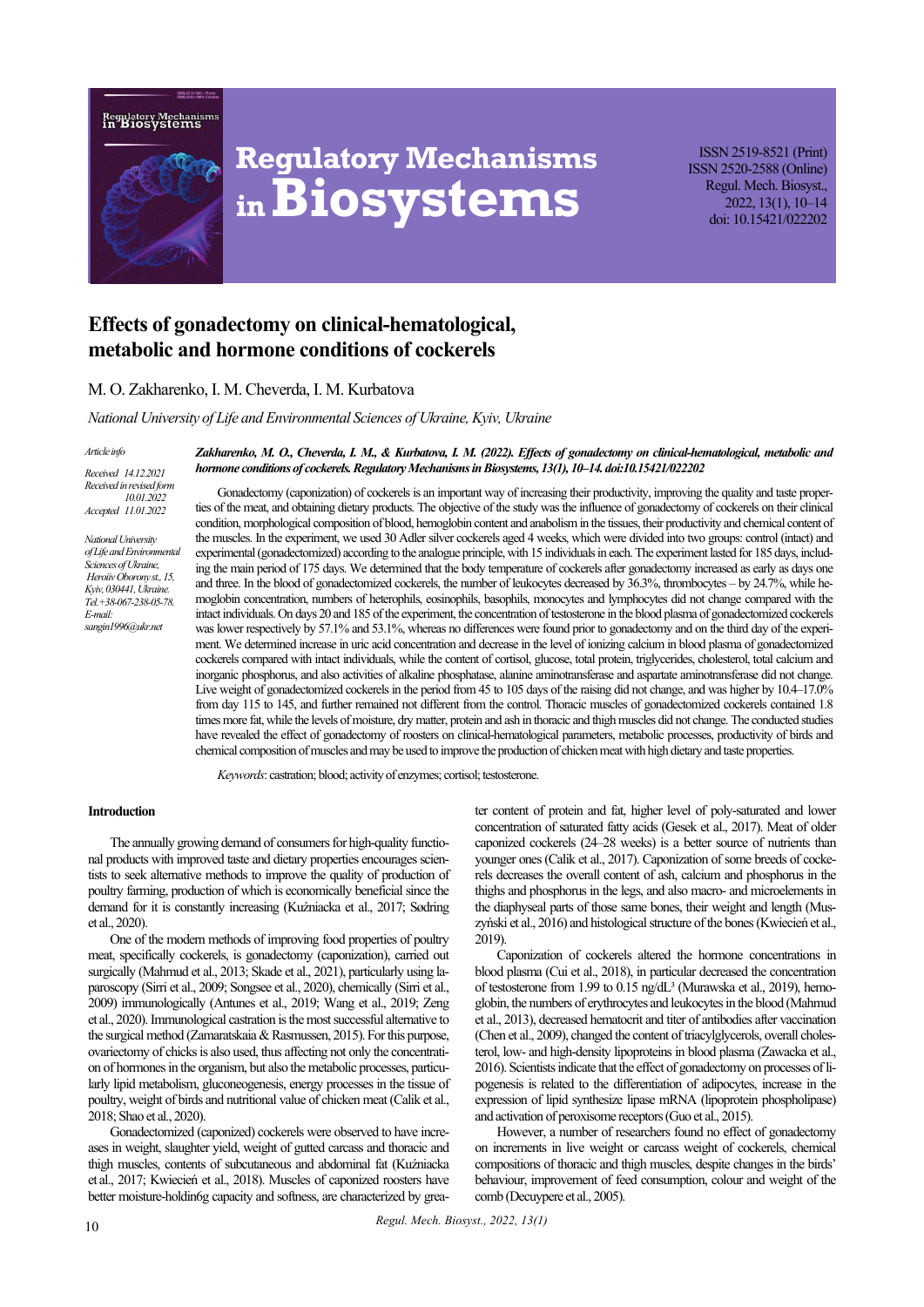The optimum age periods for gonadectomy were determined by surgery, which reduces mortality among birds (Torres et al., 2020). Despite the high number of experiments seeking the most appropriate breeds and cross breeds of birds with high productivity and survival of population, high content of nutrients in meat, the research in this direction continues (Aikpitanyi et al., 2020; Calik et al., 2020).

Moreover, there are a number of unsolved questions regarding the influence of gonadectomy (caponization) of cockerels on clinical condition, morphological composition of blood, content of some hormones, course of metabolic processes in the tissues in the process of their growth, particularly Adler silver cockerels.

#### **Materials and methods**

The experiments were carried out according to the requirements of the European Convention for the Protection of Vertebrate Animals used for Experimental and other Scientific Purposes, 1986, and also the Law of Ukraine "On the protection of animals from abuse" as of 21.02.2006 3447-IV as amended on 04.08.2017, confirmed by the Ethics Committee of the National University of Life and Environmental Sciences of Ukraine.

The research was conducted in the clinics of the Department of Veterinary Medicine of the National University of Life and Environmental Sciences of Ukraine. For the experiment, we selected 30 clinically healthy Adler silver cockerels aged four weeks, which according to the principle of group analogues were divided into two groups – control and experimental, with 15 individuals in each. The experiment comprised comparative (10 days) and the main (175 days) periods. Prior to the experiment, the cockerels were immunized by complex polyvalent vaccine Polimun ND IB EDS manufactured by the company BioTestLab (Ukraine). The cockerels of the experimental group were subjected to gonadectomy at the age of 6 weeks. The cockerels of the control and experimental groups were kept separately on unchanged litter on the floor. Density of birds was 7 individuals/m<sup>2</sup>. Throughout the experiment, the poultry were fed complete mixed feed provided taking into account the live weight of poultry and the period of growing,their energy requirements, digested protein, fat, cellulose, essential amino acids, macro- and microelements and vitamins. The cockerels had free access to feed and water throughout the day. The air temperature in the premises was maintained at the level of 21–26 °C, rate of air flow was  $0.3-0.5$  m/s, relative air moisture equaled 40–62%, and the ammonia concentration in the air did not exceed  $15$  mg/m<sup>3</sup>.

In the growing period, cockerels of the control and experimental groups were weighed once every 10 days using electronic scales (Vitek, China) and their temperature was measured using a digital thermometer Flex Temp Smart (Omron Healthcare Co.Ltd., Japan), and also we monitored frequency of cardiac contractions (Color pulse oximeter CMS60C-VET, Contec, China) and the respiratory rate.

Blood samples were taken from the cutaneous ulnar vein of the cockerels according to the rules of aseptic and antiseptics, adding anticoagulant (heparin) (Farmaks-Group, Ukraine). Red blood cell count was determined manually using a hematocymeter. To determine the number of leukocytes, blood smears were stained using Leucodif 200 reagent (Erbo-Lachema, Czech Republic). Differential count of leukocytes was made in blood smears stained according to Pappenheim (Begerman et al., 1972).

Blood plasma of the cockerels was obtained by centrifuging the samples at 3,500 rpm for 15 minutes. The parameters of anabolism in the blood plasma were determined using biochemical semi-automatic analyzer Humalyzer 2000 and reagents manufactured by Human company (Germany).

To determine the cortisol concentration in blood plasma of the cockerels, we employed AccuBind (ELISA Microwetts) manufactured by Monobind Inc. (USA), while the testosterone content was assayed using test system Testosterone, ELISА, manufactured by DRG Instruments GmbH (Germany).

Five cockerels from each of the gonadoectomized and intact groups were slaughtered on day 185 of the experiment by decapitation, and the samples of thoracic and thigh muscles were taken for the studies of chemical composition. In the thoracic and thigh muscles, we assayed the contents of moisture, dry matter, raw ash, protein and fat. Mass content of nitrogen in the muscles was determined using the Kjeldahl method. The samples were mineralized using DK 6 heating digester (Velp Scientifica, Italy). To remove ammonia from the samples, we employed semiautomatic apparatus for steam distillation according to Kjeldahl UDK 129 (Velp Scientifica, Italy). Content of protein in the muscles was estimated according to overall nitrogen, and ash – by burning the samples in Nabertherm L15 muffle furnace (Germany). Fat content was monitored according to the Soxhlet method using SER 148 automatic extractor (Velp Scientifica, Italy).

The results were statistically analyzed using ANOVA software. The data in the tables are presented as  $x \pm SD$  (mean  $\pm$  standard deviation). The difference between the groups was considered significan at  $P < 0.05$ .

#### **Results**

The body temperature, pulse and frequency of respiratory moves in cockerels of the experimental group in the preparation period did not differ from the control (Table 1). Behaviour of cockerels of the experimental group in this period also did not differ from the control, and the birds were active, and consumed water and food well. Six weeks-old gonadectomized cockerels of the experimental group were observed to have 1.06 ºС (P < 0.05) higher body temperature on the first day and 1.02 °C (P < 0.05) on the third day of the experiment, while having constant values of pulse and respiratory rate compared with the control (Table 1).

It has to be noted that survival of the poultry after gonadectomy and throughout the experiment remained high (100%) and was no different from the control.

#### **Table 1**

Parameters of clinical condition

of cockerels after gonadectomy  $(x \pm SD, n = 15$ 

| Parameter                                             | Groups                               |                   |  |  |  |  |
|-------------------------------------------------------|--------------------------------------|-------------------|--|--|--|--|
|                                                       | control                              | experimental      |  |  |  |  |
|                                                       | Prior to gonadectomy                 |                   |  |  |  |  |
| Body temperature, °C                                  | $41.80 \pm 0.08$<br>$41.79 \pm 0.07$ |                   |  |  |  |  |
| Pulse, beats per minute                               | $112 \pm 2$                          | $111 \pm 4$       |  |  |  |  |
| Respiratory rate per minute                           | $33 \pm 1$                           | $33 \pm 1$        |  |  |  |  |
|                                                       | After gonadectomy, day               |                   |  |  |  |  |
|                                                       | <b>First</b>                         |                   |  |  |  |  |
| Body temperatures, <sup>o</sup> C                     | $41.83 \pm 0.05$                     | $42.89 \pm 0.06*$ |  |  |  |  |
| Pulse, beats per min.                                 | $110 \pm 3$                          | $113 \pm 5$       |  |  |  |  |
| Respiratory rate per min.                             | $33 \pm 1$                           | $35 \pm 1$        |  |  |  |  |
| Third                                                 |                                      |                   |  |  |  |  |
| Body temperature, °C                                  | $41.86 \pm 0.06$                     | $42.78 \pm 0.08*$ |  |  |  |  |
| Pulse, beats per min.                                 | $111 \pm 1$                          | $115 \pm 4$       |  |  |  |  |
| Respiratory rate per min.                             | $33 \pm 1$<br>$36 \pm 1$             |                   |  |  |  |  |
|                                                       | 10                                   |                   |  |  |  |  |
| $41.78 \pm 0.04$<br>Body temperatures, <sup>o</sup> C |                                      | $41.81 \pm 0.05$  |  |  |  |  |
| Pulse, beats per min.                                 | $111 \pm 1$<br>$112 \pm 1$           |                   |  |  |  |  |
| Respiratory rate per min.                             | $33 \pm 1$<br>$33 \pm 1$             |                   |  |  |  |  |
| 30                                                    |                                      |                   |  |  |  |  |
| Body temperatures, <sup>o</sup> C                     | $41.82 \pm 0.06$                     | $41.84 \pm 0.07$  |  |  |  |  |
| Pulse, beats per min.                                 | $111 \pm 2$<br>$112 \pm 2$           |                   |  |  |  |  |
| Respiratory rate per min.                             | $33 \pm 1$<br>$33 \pm 1$             |                   |  |  |  |  |
| 185                                                   |                                      |                   |  |  |  |  |
| Body temperatures, <sup>o</sup> C                     | $41.83 \pm 0.07$                     | $41.85 \pm 0.05$  |  |  |  |  |
| Pulse, beats per min.                                 | $110 \pm 1$                          | $110 \pm 2$       |  |  |  |  |
| Respiratory rate per min.                             | $33 \pm 1$                           | $33 \pm 1$        |  |  |  |  |

*Note*:  $* - P \leq 0.05$  significant difference compared with the control group according to the results of comparison usingANOVA.

On days 10, 30 and 185 of the main period, body temperature, pulse and respiratory rate in gonadectomized cockerels were not significantly different from the control. However, starting from day 30 of the main period, gonadectomized cockerels were observed to have changes in the secondary sexual features, particularly decrease in the size and colour of the comb, decrease in aggression manifestations, and increase in food consumption.

We determined that live weight of cockerels of the experimental group before the gonadectomy was not different from the control and corresponded to the age of poultry of this species in the growing period (Table 2). We found no difference according to this parameter in gonadecto-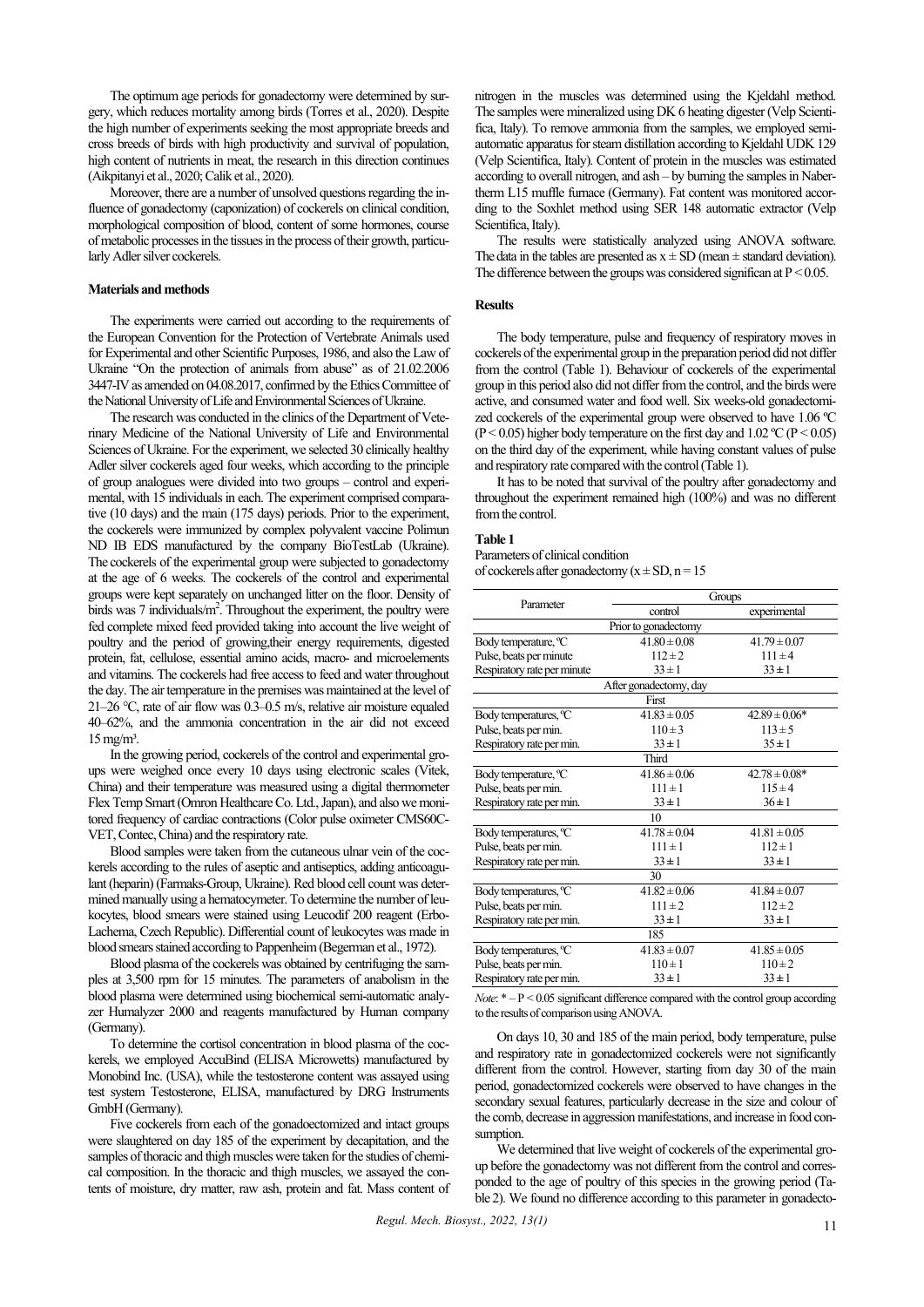mized and intact cockerels aged 55 to 105 days. However, the live weight of gonadectomized cockerels increased by  $13.2\%$  (P < 0.05) on the 115th day, by 10.4% ( $P < 0.05$ ) on the 125th day, by 13.3% ( $P < 0.05$ ) on the 135th day and by 17.0% (P < 0.05) on the 145th day. Later, at the final stage of the raising, from day 155 to 185, the live weight of gonadectomized cockerels was not different from the control (Table 2).

## **Table 2**

#### Dynamics in weight of cockerels following gonadectomy (g,  $x \pm SD$ , n = 15)

| Age of birds, days | Groups            |                     |  |  |  |
|--------------------|-------------------|---------------------|--|--|--|
|                    | control           | experimental        |  |  |  |
| Preparation period |                   |                     |  |  |  |
| 45                 | $622.9 \pm 11.1$  | $626.6 \pm 13.6$    |  |  |  |
|                    | Main period       |                     |  |  |  |
| 55                 | $780.4 \pm 15.3$  | $820.6 \pm 16.8$    |  |  |  |
| 65                 | $990.8 \pm 13.7$  | $1120.5 \pm 12.3$   |  |  |  |
| 75                 | $1100.5 \pm 14.9$ | $1134.3 \pm 18.4$   |  |  |  |
| 85                 | $1400.8 \pm 16.1$ | $1460.1 \pm 29.9$   |  |  |  |
| 95                 | $1500.7 \pm 12.5$ | $1590.4 \pm 22.1$   |  |  |  |
| 105                | $1631.5 \pm 88.3$ | $1715.5 \pm 82.6$   |  |  |  |
| 115                | $1814.5 \pm 75.9$ | $2053.8 \pm 85.2^*$ |  |  |  |
| 125                | $1998.8 \pm 84.9$ | $2206.9 \pm 94.5*$  |  |  |  |
| 135                | $2092.2 \pm 82.7$ | $2371.2 \pm 85.2^*$ |  |  |  |
| 145                | $2109.8 \pm 68.4$ | $2467.1 \pm 88.7*$  |  |  |  |
| 155                | $2345.4 \pm 56.8$ | $2471.2 \pm 29.9$   |  |  |  |
| 165                | $2496.1 \pm 27.4$ | $2598.6 \pm 29.2$   |  |  |  |
| 175                | $2689.6 \pm 41.4$ | $2790.6 \pm 25.6$   |  |  |  |
| 185                | $2920.3 \pm 59.2$ | $3108.3 \pm 36.8$   |  |  |  |

*Note*: see Table 1.

#### **Table 3**

Morphological composition in blood of cockerels after gonadectomy  $(x \pm SD, n = 5)$ 

|                                   | Prior to gonadectomy |                  | After gonadectomy |                   |
|-----------------------------------|----------------------|------------------|-------------------|-------------------|
| Parameter                         | croups               |                  |                   |                   |
|                                   | control              | experimental     | control           | experimental      |
| Hemoglobin, g/L                   | $98.2 \pm 4.30$      | $107.6 \pm 4.38$ | $138.4 \pm 3.96$  | $126.38 \pm 2.73$ |
| Erythrocytes, 10 <sup>12</sup> /L | $2.96 \pm 0.05$      | $3.0 \pm 0.05$   | $3.64 \pm 0.14$   | $3.4 \pm 0.07$    |
| Thrombocytes, 10 <sup>9</sup> /L  | $111.2 \pm 3.73$     | $98.4 \pm 1.25*$ | $127.2 \pm 4.03$  | $95.8 \pm 5.20*$  |
| Leukocytes, $10^9$ /L             | $4.34 \pm 0.04$      | $5.52 \pm 0.32$  | $12.4 \pm 0.44$   | $7.9 \pm 0.48*$   |
| Heterophils, %                    | $32.6 \pm 2.36$      | $374 \pm 1.92$   | $19.8 \pm 1.47$   | $234 \pm 263$     |
| Eosinophils, %                    | $5.8 \pm 0.7$        | $5.4 \pm 0.4$    | $2.4 \pm 0.4$     | $4.8 \pm 1.1$     |
| Basophils, %                      | $0.2 \pm 0.2$        | $0.4 \pm 0.3$    | $0.2 \pm 0.2$     | $0.0 \pm 0.0$     |
| Monocytes, %                      | $4.2 \pm 0.7$        | $3.6 \pm 0.7$    | $3.4 \pm 0.3$     | $3.4 \pm 0.4$     |
| Lymphocytes, %                    | $57.2 \pm 2.81$      | $53.2 \pm 1.47$  | $73.8 \pm 1.34$   | $68.4 \pm 1.48$   |

*Note*: see Table 1.

During the preparation period, we saw no differences in hemoglobin concentration, numbers of erythrocytes and leukocytes in blood and the leukogram parameters among cockerels of the experimental and control groups (Table 3). However, the number of thrombocytes in the blood of cockerels of the experimental group was  $11.5\%$  lower ( $P < 0.05$ ) than in the control. In the blood of gonadectomized cockerels, as compared with the control, leukocytes decreased by  $36.3\%$  ( $P < 0.05$ ) and thrombocytes by  $24.7\%$  ( $P < 0.05$ ). At the same time, no changes occurred in the hemoglobin concentration and the number of erythrocytes and the ratios of heterophils, eosinophils, basophils, monocytes and lymphocytes in cockerels of the experimental group.

#### **Table 4**

Influence of gonadectomy on the content of hormones in blood plasma of cockerels  $(x \pm SD, n = 5)$ 

|                      | Cortisol, ng/dL |                 | Testosterone, ug/mL |                   |
|----------------------|-----------------|-----------------|---------------------|-------------------|
| Study period         | groups          |                 | groups              |                   |
|                      | control         | experimental    | control             | experimental      |
| Prior to gonadectomy | $1.85 \pm 0.22$ | $1.83 \pm 0.27$ | $0.90 \pm 0.19$     | $1.02 \pm 0.26$   |
| After gonadectomy,   |                 |                 |                     |                   |
| day <sub>3</sub>     | $2.00 \pm 0.23$ | $1.43 \pm 0.14$ | $0.33 \pm 0.09$     | $0.36 \pm 0.03$   |
| day 20               | $2.34 \pm 0.31$ | $1.92 \pm 0.36$ | $0.42 \pm 0.11$     | $0.18 \pm 0.03*$  |
| day 185              | $1.60 \pm 0.32$ | $0.92 \pm 0.08$ | $10.92 \pm 1.61$    | $5.11 \pm 0.75$ * |

*Note*: see Table 1.

The studies of metabolites, characterized by carbon-protein and mineral metabolisms, specifically the overall protein, and also the concentrations of glucose, triglycerides, cholesterol, total and ionized calcium, inorganic phosphorus, and also activities of alanine aminotransferase and aspartate aminotransferase, alkaline phosphatase in blood plasma, revealed that in gonadectomized cockerels, they were no different from the control group cockerels, according to those parameters (Table 5). We only determined  $26.9\%$  ( $P \le 0.05$ ) increase in the concentration of uric acid in blood plasma of gonadectomized cockerels, compared with the control.

#### **Table 5**

Biochemical parameters of blood plasma of cockerels following gonadectomy  $(x \pm SD, n = 5)$ 

| Parameter                             | Groups             |                     |  |
|---------------------------------------|--------------------|---------------------|--|
|                                       | control            | experimental        |  |
| Glucose, mmol/L                       | $13.44 \pm 0.24$   | $12.41 \pm 0.55$    |  |
| Total protein, g/L                    | $46.56 \pm 2.60$   | $47.86 \pm 2.70$    |  |
| Triglycerides, mmol/L                 | $0.52 \pm 0.24$    | $0.50 \pm 0.09$     |  |
| Cholesterol, mmol/L                   | $2.98 \pm 0.33$    | $2.96 \pm 0.44$     |  |
| Uric acid, umol/L                     | $339.60 \pm 6.50$  | $431.00 \pm 16.80*$ |  |
| Alkaline phosphatase, U/L             | $640.00 \pm 19.05$ | $634.00 \pm 22.06$  |  |
| Alanine aminotransferase (ALT), U/L   | $0.60 \pm 0.27$    | $0.40 \pm 0.27$     |  |
| Aspartate aminotransferase (AST), U/L | $231.40 \pm 22.16$ | $219.60 \pm 16.39$  |  |
| Ca (total), mmol/L                    | $2.74 \pm 0.06$    | $2.66 \pm 0.05$     |  |
| $Ca (ion.)$ , mmol/L                  | $1.51 \pm 0.01$    | $1.44 \pm 0.02*$    |  |
| Inorganic phosphorus mmol/L           | $1.57 \pm 0.12$    | $1.73 \pm 0.12$     |  |

*Note*: see Table 1.

The studies determined no significant effect of gonadectomized cockerels on the compositions of thoracic and thigh muscles. We determined only 1.8-fold increase in fat content  $(P < 0.05)$  in thoracic muscles of gonadectomized cockerels compared with the control (Table 6). As compared with the intact poultry, no changes took place in the content of moisture, dry matter, protein, fat and ash in the thoracic and thigh muscles of gonadectomized cockerels.

#### **Table 6**

Chemical composition of muscles of cockerels after gonadectomy ( $\%$ , x  $\pm$  SD, n = 5)

|            | Thoracic muscle  |                  | Thigh muscles    |                  |
|------------|------------------|------------------|------------------|------------------|
| Parameter  | groups           |                  |                  |                  |
|            | control          | experimental     | control          | experimental     |
| Moisture   | $74.87 \pm 0.50$ | $72.98 \pm 0.85$ | $75.79 \pm 0.43$ | $72.30 \pm 1.78$ |
| Dry matter | $25.12 \pm 0.50$ | $27.02 \pm 0.85$ | $24.20 \pm 0.43$ | $27.69 \pm 1.78$ |
| Fat        | $0.60 \pm 0.04$  | $1.08 \pm 0.18*$ | $1.99 \pm 0.48$  | $2.20 \pm 0.04$  |
| Protein    | $23.17 \pm 0.20$ | $23.84 \pm 0.21$ | $20.32 \pm 0.40$ | $20.43 \pm 1.14$ |
| Ash        | $1.12 \pm 0.01$  | $1.11 \pm 0.03$  | $1.11 \pm 0.03$  | $1.09 \pm 0.03$  |

*Note*: see Table 1.

## **Discussion**

During the preparation period, we found no differences in the clinical conditions, morphological composition of blood, live weight, concentrations of hormones in blood plasma among cockerels of the experimental and the control groups. At the same time, gonadectomy, as a way of improving the quality and taste of products (Aikpitanyi et al., 2020) by influencing the hormone profile of caponized roosters (Zawacka et al., 2018), is known to increase their weight and slaughter yield, as well as weight of the carcasses (Kuźniacka et al., 2017), and also activate lipogenesis processes (Kwiecień et al., 2018), and therefore meat from such roosters has better moisture-holding ability and softness, contains more fat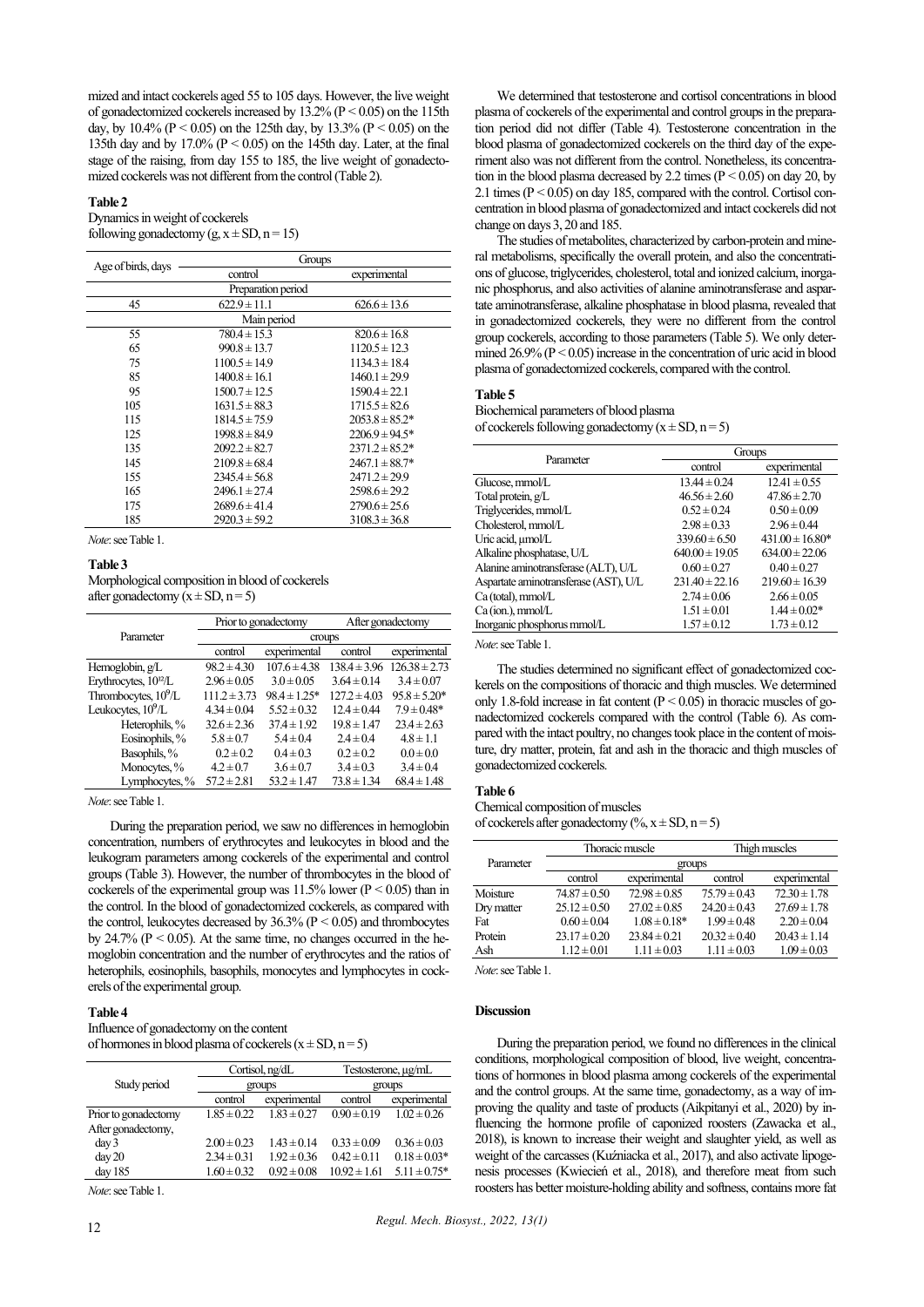and proteins and less connective tissue (Kasperek et al., 2021). Short-term increase in body temperature which was determined in the experiment in cockerels after gonadectomy on the first and the third day was a consequence of surgery, and its value was returning to the norm as the wound healed. Absence of difference in the parameters of temperature and the respiratory rate in gonadectomized and control cockerels in the later periods of the studies, which corresponded to the physiological parameters, indicate optimum health of the birds.

Absence of differences in the weight of gonadectomized and intact birds at the beginning and during 105 days of the main period is likely related to the effects of caponization and growth peculiarities of birds of this breed (Table 2). Positive influence of caponization on weight of cockerels was seen in the period from 115 to 145-days of age. Positive effect of gonadectomy on the weight of roosters was also determined by other researchers (Wang et al., 2019; Hossen et al., 2021), who explain this fact by increased food consumption (Decuypere et al., 2005), and also change in the hormone profile in the organism (Dutta et al., 2020; Songsee et al., 2020). In the later period of growing, particularly from 115 to 185th day, the weight of gonadectomized cockerels was almost the same as in the control, perhaps due to the peculiarities of growth and development of Alder silver cockerels.

The changes we observed in the hormone profile in blood plasma in gonadectomized cockerels, especially the decrease in the concentration of testosterone on days 20 and 185 compared with the control, were the consequences of the removal of the testicles (Table 4). The obtained data on decrease in the testosterone concentration in blood plasma in caponized cockerels corresponded to the results of the studies by other authors (Murawska et al., 2019). Gonadectomy had effects on the functional condition of hematopoietic organs (Mahmud et al., 2013). Decrease in leukocytes and thrombocytes in the blood of gonadectomized cockerels suggests change in morphological composition in blood of cockerels of the experimental group compared with the control (Table 3), though the blood leukogram of cockerels of the experimental group was not different from the control.

Despite the change in the testosterone concentration in blood plasma of roosters of the experimental group, the parameters of carbohydrateprotein and phosphorus-calcium metabolisms, similarly to the activities of alkaline phosphatase, alanine transferase and aspartate transferase remainned at the level of the control.

Increase in concentration of uric acid in blood plasma of gonadectomized cockerels likely occurred as a result of intensified reactions of ureogenesis in the liver in response to increased consumption of feed protein (Table 5).

Insignificant increase in the content of fat in thoracic muscles of gonadectomized cockerels compared with the control likely occurred due to intensification of lipogenesis processes in the liver and its deposition under the skin, in the abdominal cavity, and also in the muscles (Table 6). Guo et al. (2015) attribute the increase in the lipogenesis processes in gonadectomized roosters to the intensification of processes of synthesis of fatty acids. Absence of changes in other parameters of chemical composition of thoracic and thigh muscles in gonadectomized roosters compared with the intact roosters are consistent with studies by Mahmud et al. (2013).

Drawing from the analysis and generalization of the results of the studies, we conclude that gonadectomy of roosters – which has an insignificant effect on the clinical condition, morphological composition of blood, thereby decreasing the content of testosterone in blood plasma – is one of the effective ways of increasing the productivity of birds and improving meat quality.

#### **Conclusions**

Body temperature of gonadectomized cockerels on the first and third days increased, while pulse and respiratory rate did not change compared with the control. Parameters of the clinical condition of gonadectomized cockerels on the 10th day and further periods of the study corresponded to such in the healthy birds. Gonadectomy of cockerels changed the numbers of leukocytes and thrombocytes in the blood, and also the level of testosterone in the blood plasma, but did not affect the leukogram, concentration of cortisol, glucose, total protein, triglycerols, cholesterol, calcium, phosphorus, activities of alkaline phosphatase, alanine transferase and aspartate aminotransferase. Gonadectomized cockerels had an increased amount of fat in the thoracic muscles, but the content of moisture, dry matter, protein and ash did not change. The results of the study may be used to improve the ways of producing dietary chicken meat of Adler silver cockerels.

#### **References**

- [Aikpitanyi, K., Imasuen, J., Aikhu, L., & Keborkwu, C. \(2020\). Evaluation of growth](http://doi.org/10.22271/veterinary.2020.v5.i4c.292)  [and carcass characteristics of ISA brown cockerels as influenced by age at sur](http://doi.org/10.22271/veterinary.2020.v5.i4c.292)[gical caponization. International Journal of Veterinary Sciences and Animal](http://doi.org/10.22271/veterinary.2020.v5.i4c.292)  [Husbandry, 5\(4\), 169–174.](http://doi.org/10.22271/veterinary.2020.v5.i4c.292)
- [Antunes, I. C., Quaresma, M. A. G., Ribeiro, M. F., Alves, S. P., Martins da Costa, P.,&](http://doi.org/10.3382/ps/pez034)  [Bessa, R. J. B. \(2019\). Effect of immunocastration and caponization on fatty acid](http://doi.org/10.3382/ps/pez034)  [composition of male chicken meat. Poultry Science, 98\(7\), 2823–2829.](http://doi.org/10.3382/ps/pez034)
- [Begemann, H., & Rastetter, J., \(1972\). Staining methods. Atlas of clinical haematol](http://doi.org/10.1007/978-3-642-96116-8_2)[ogy. Springer, Berlin, Heidelberg.](http://doi.org/10.1007/978-3-642-96116-8_2)
- [Calik, J., Krawczyk, J., & Obrzut, J. \(2018\). Physicochemical and sensory characte](http://doi.org/10.15193/ZNTJ/2018/115/232)[ristics of meat in sussex \(S-66\) cocks and capons. Science Technology. Quality,](http://doi.org/10.15193/ZNTJ/2018/115/232)  [115, 48–58.](http://doi.org/10.15193/ZNTJ/2018/115/232)
- [Calik, J., Krawczyk, J., Świątkiewicz, S., Gąsior, R., Wojtycza, K., Połtowicz, K., &](http://doi.org/10.1515/aoas-2017-0002)  [Puchała, M. \(2017\). Comparison of the physicochemical and sensory charact](http://doi.org/10.1515/aoas-2017-0002)e[ristics of rhode island red \(R-11\) capons and cockerels. Annals of Animal](http://doi.org/10.1515/aoas-2017-0002)  Science, 17(3), 903-917.
- [Calik, J., Świątkiewicz, S., Obrzut, J., Połtowicz, K.](http://doi.org/10.2478/aoas-2020-0073), & Krawczyk, J. (2020). Effects [of caponization on growth performance and meat physicochemical properties of](http://doi.org/10.2478/aoas-2020-0073)  crossbred chickens. Annals of Animal Science, 20(4), 1509-1525.
- [Chen, K. L., Tsay, S. M., Chiou, P. W. S., Chen, T. W., & Weng, B. C. \(2009\).](http://doi.org/10.3382/ps.2009-00104)  [Effects of caponization and testosterone implantation on immunity in male chic](http://doi.org/10.3382/ps.2009-00104)[kens. Poultry Science, 88\(9\), 1832–1837.](http://doi.org/10.3382/ps.2009-00104)
- [Cui, X., Cui, H., Liu, L., Zhao, G., Liu, R., Li, Q., Zheng, M., & Wen, J. \(2018\).](http://doi.org/10.1186/s12864-018-4737-3)  [Decreased testosterone levels after caponization leads to abdominal fat deposi](http://doi.org/10.1186/s12864-018-4737-3)[tion in chickens.BMC Genomics, 19\(1\), 1–10.](http://doi.org/10.1186/s12864-018-4737-3)
- [Decuypere, E., & Buyse, J. \(2005\). Endocrine control of postnatal growth in poultry.](http://doi.org/10.2141/jpsa.42.1)  [Journal of Poultry Science, 42\(1\), 1–13.](http://doi.org/10.2141/jpsa.42.1)
- [Dutta, B., Deka, R., Gogoi, A., Saikia, B., Mahanta, J., Laskar, S., & Dutta, C. \(2020\).](http://doi.org/10.20546/ijcmas.2020.910.052)  [Performance of caponized local chicken under different production systems for](http://doi.org/10.20546/ijcmas.2020.910.052)  [small scale production in resource poor settings. International Journal of Current](http://doi.org/10.20546/ijcmas.2020.910.052)  [Microbiology and Applied Sciences, 9\(10\), 424–429.](http://doi.org/10.20546/ijcmas.2020.910.052)
- [Gesek, M., Zawacka, M., & Murawska, D. \(2017\). Effects of caponization and age](http://doi.org/10.3382/ps/pew451)  [on the histology, lipid localization, and fiber diameter in muscles from greenleg](http://doi.org/10.3382/ps/pew451)  [partridge cockerels. Poultry Science, 96\(6\), 1759–1766.](http://doi.org/10.3382/ps/pew451)
- [Guo, X., Nan, H., Shi, D., Zhou, J., Wan, Y., Zhou, B., Geng, Z., Chen, X. Y.,& Jiang,](http://doi.org/10.17221/8279-CJAS)  [R. \(2015\). Effects of caponization on growth, carcass, and meat characteristics and](http://doi.org/10.17221/8279-CJAS)  [the mRNA expression of genes related to lipid metabolism in roosters of a Chinese](http://doi.org/10.17221/8279-CJAS)  [indigenous breed. Czech Journal of Animal Science, 60\(7\), 327–333.](http://doi.org/10.17221/8279-CJAS)
- Hossen, M.I., Ritu, W. A., Rima, U. K., Rahaman, T., & Islam, M. S. (2021). Caponization and its effects on growth performance and chemical composition of meat in Sonali birds. South Asian Journal of Biological Research, 3(2), 75–86.
- [Kasperek, K., Drabik, K., Miachalak, K., Pietras-](http://doi.org/10.3390/ani11020517)Ożga, D., Winiarczyk, S., Zięba, G., [& Batkowska, J. \(2021\). The influence of sex on the slaughter parameters and](http://doi.org/10.3390/ani11020517)  [selected blood indices of greenleg partridge, polish native breed of hens. Ani](http://doi.org/10.3390/ani11020517)[mals, 11\(2\), 517.](http://doi.org/10.3390/ani11020517)
- [Kuźniacka, J., Banaszak, M., & Adamski, M. \(2017\). The analysis of meat and bone](http://doi.org/10.3382/ps/pex140)  [traits of plymouth rock cockerels and capons \(P55\) at different age. Poultry](http://doi.org/10.3382/ps/pex140)  Science, 96(9), 3169-3175.
- [Kwiecień, M., Kasperek, K., Tomaszewska, E., Muszyński, S., Jeżewska](http://doi.org/10.1590/1806-9061-2018-0753)-Witkowska, G., Winiarska-[Mieczan, A., & Kamińska, E. \(2018\). Effect of breed and](http://doi.org/10.1590/1806-9061-2018-0753)  [caponisation on the growth performance, carcass composition, and fatty acid](http://doi.org/10.1590/1806-9061-2018-0753)  [profile in the muscles of greenleg partridge and polbar breeds. Brazilian Journal](http://doi.org/10.1590/1806-9061-2018-0753)  [of Poultry Science, 20\(3\), 583–594.](http://doi.org/10.1590/1806-9061-2018-0753)
- Kwiecień, M., Kasperek, K., Winiarska[-Mieczan, A., Danek Majewska, A., Kwiat](http://doi.org/10.2478/aoas-2019-0057)kowska, K., Arczewska-Włosek, A., Jarosz, Ł., [& Zaricka, E. \(2019\). Effect of](http://doi.org/10.2478/aoas-2019-0057)  [caponisation on bone development in native male chickens. Annals of Animal](http://doi.org/10.2478/aoas-2019-0057)  [Science, 19\(4\), 991–1007.](http://doi.org/10.2478/aoas-2019-0057)
- [Mahmud, M., Shaba, P., Gana, J., Yisa, H., & Ndagimba, R. \(2013\). Effects of](http://doi.org/10.4314/sokjvs.v11i2.9)  [surgical caponisation on growth, carcass and some haematological parameters](http://doi.org/10.4314/sokjvs.v11i2.9)  [in cockerel chickens. Sokoto Journal of Veterinary Sciences, 11\(2\), 57–62.](http://doi.org/10.4314/sokjvs.v11i2.9)
- [Murawska, D., Gesek, M., & Witkowska, D. \(2019\). Suitability of layer-type male](http://doi.org/10.3382/ps/pez146)  [chicks for capon production. Poultry Science, 98\(8\),3345–3351.](http://doi.org/10.3382/ps/pez146)
- [Muszyński, S., Kwiecień, M., Tomaszewska, E., Świetlicka, I., Dobrowolski, P.,](http://doi.org/10.3382/ps/pew301)  Kasperek, K., & Jeżewska[-Witkowska, G. \(2016\). Effect of caponization on](http://doi.org/10.3382/ps/pew301)  [performance and quality characteristics of long bones in polbar chickens. Poul](http://doi.org/10.3382/ps/pew301)[try Science, 96\(2\), 491–500.](http://doi.org/10.3382/ps/pew301)
- Oscar Patricio, T.-N., Katherin, C., [& Jorge Ricardo, G.-L. \(2020\). Determination of](http://doi.org/10.36610/j.jsaas.2020.070200081x)  [the propitious age for gonadectomy in creole chickens. Journal of the Selva An](http://doi.org/10.36610/j.jsaas.2020.070200081x)[dina Animal Science, 7\(2\), 81–89.](http://doi.org/10.36610/j.jsaas.2020.070200081x)

*Regul. Mech. Biosyst., 2022, 13(1)*